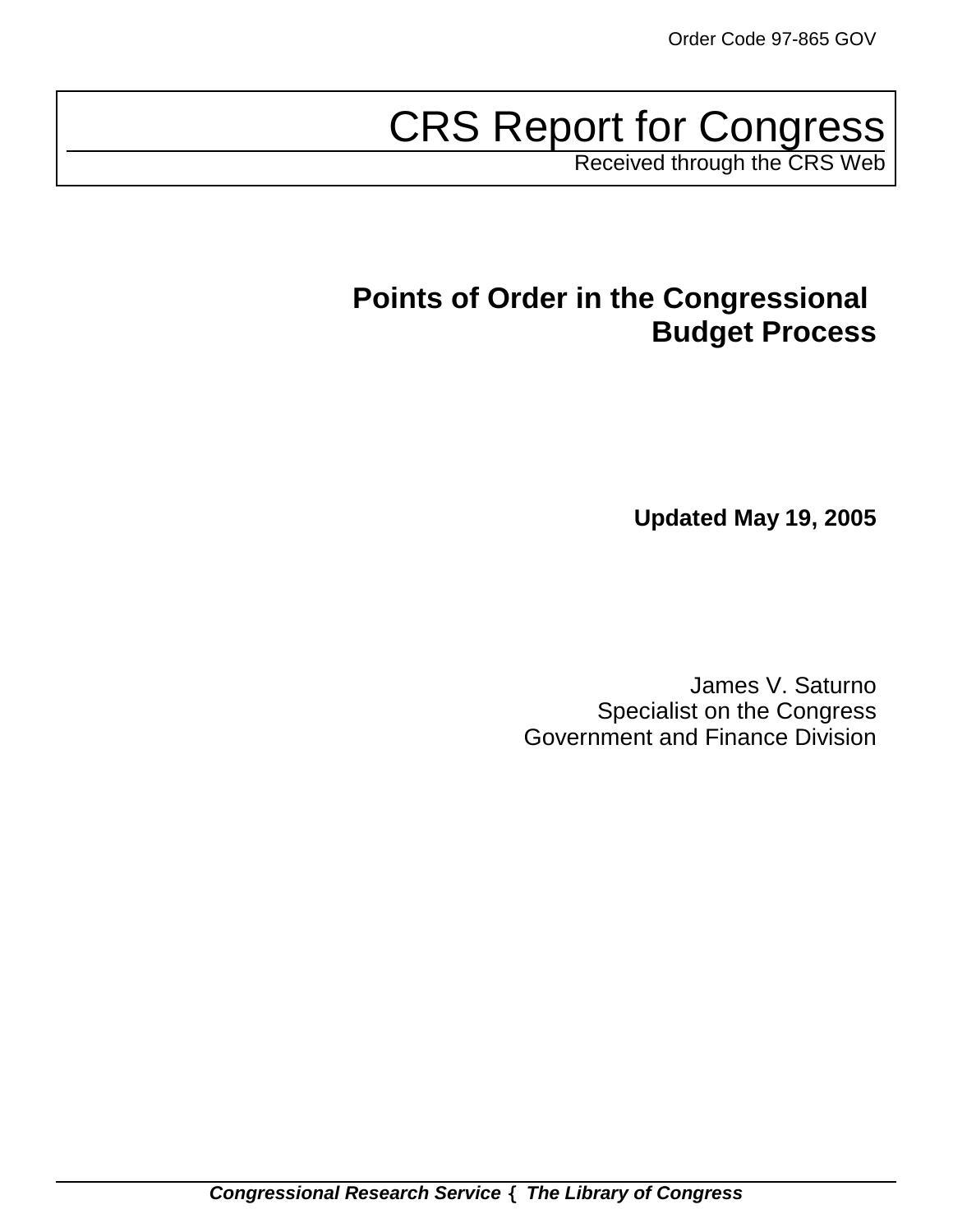## Points of Order in the Congressional Budget Process

#### **Summary**

The Congressional Budget Act of 1974 (Titles I-IX of P.L. 93-344, as amended) created a process that Congress uses each year to establish and enforce the parameters for budgetary legislation. Enforcement is accomplished through the use of points of order, and through the reconciliation process. Points of order are prohibitions against certain types of legislation or congressional actions. These prohibitions are enforced when a Member raises a point of order against legislation that may violate these rules when it is considered by the House or Senate.

This report summarizes points of order under the Congressional Budget Act of 1974, as amended, as well as related points of order established in the Budget Enforcement Act of 1990 (P.L. 101-508) and those established in budget resolutions adopted by Congress in 2003 (H.Con.Res. 95, 108<sup>th</sup> Congress) and 2005 (H.Con.Res. 95,  $109<sup>th</sup> Congress)$ . In addition, it describes how points of order are applied and the processes used for their waiver in the House and Senate.

This report will be updated to reflect any additions or further changes to these points of order.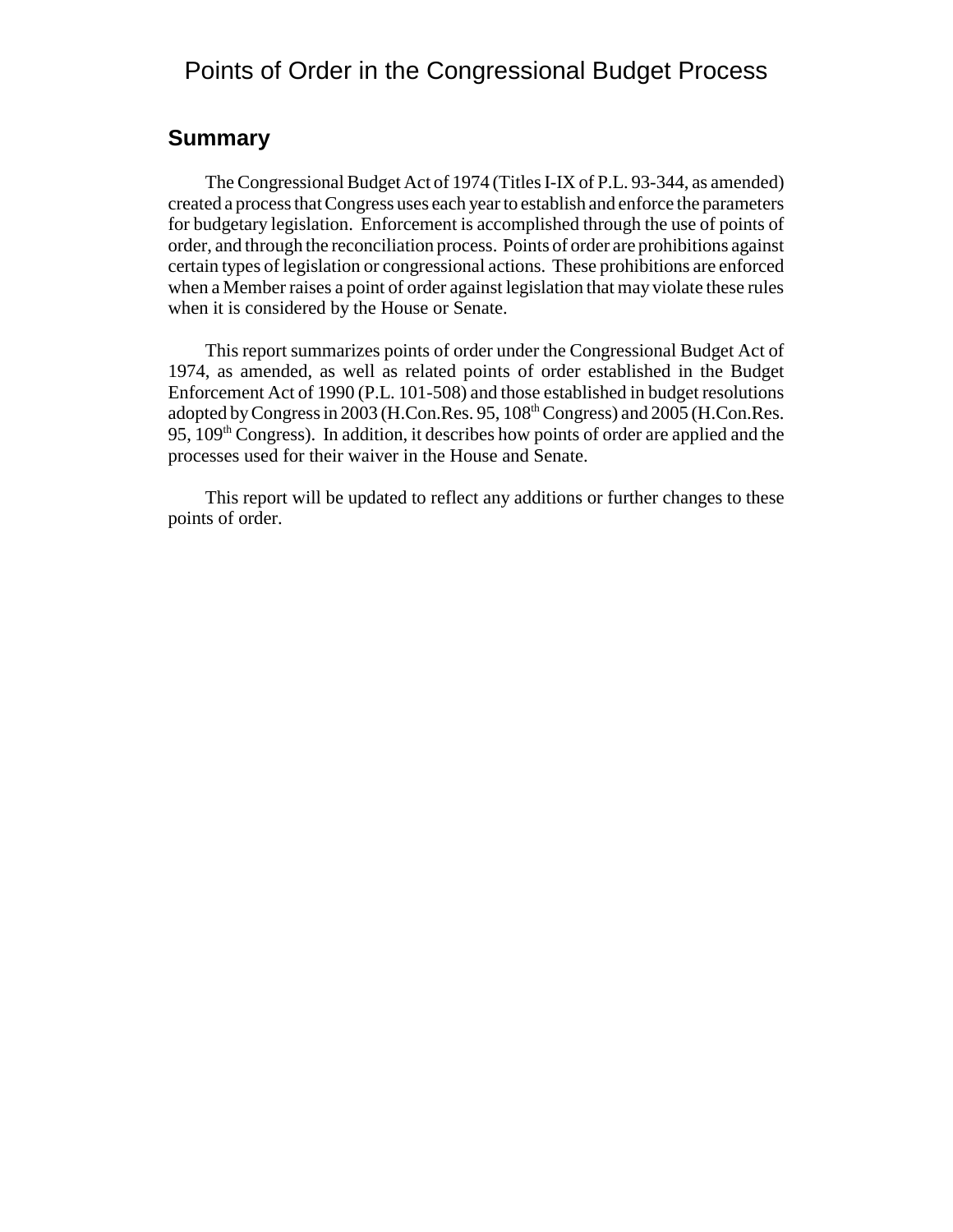## **Contents**

## **List of Tables**

| Table 1. Points of Order Under the Congressional Budget Act of 1974 5     |  |
|---------------------------------------------------------------------------|--|
| Table 2. Points of Order Under H.Con.Res. 95 (109 <sup>th</sup> Congress) |  |
|                                                                           |  |
| Table 3. Point of Order Under H.Con.Res. 95 (108 <sup>th</sup> Congress)  |  |
|                                                                           |  |
| Table 4. Point of Order Under P.L. 101-508                                |  |
|                                                                           |  |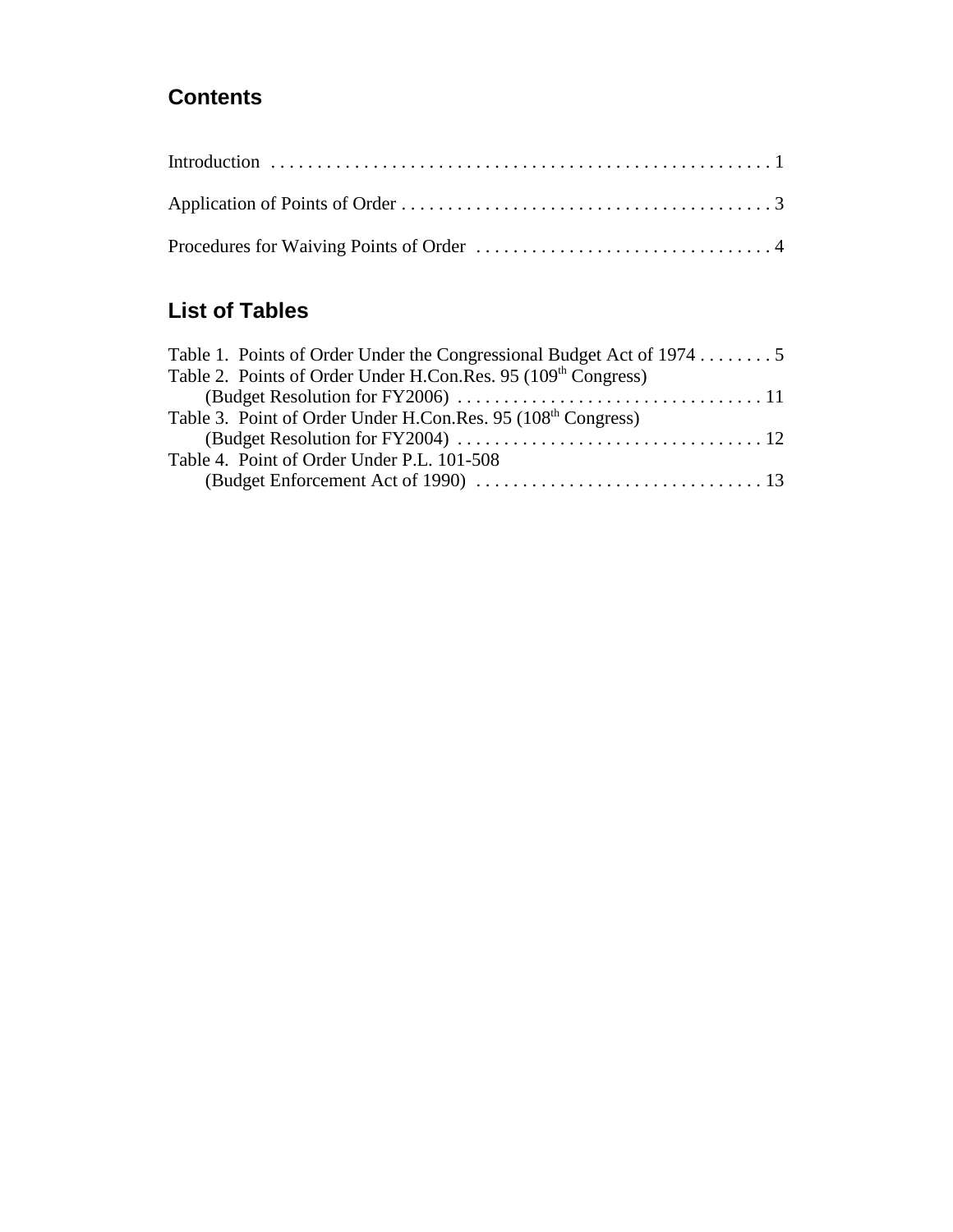## Points of Order in the Congressional Budget Process

#### **Introduction**

The Congressional Budget Act of  $1974<sup>1</sup>$  established the basic framework that is used today for congressional consideration of budget and fiscal policy. The act provided for the adoption of a concurrent resolution on the budget (budget resolution) as a mechanism for coordinating congressional budgetary decision making. This process supplements other House and Senate procedures for considering spending and revenue legislation by allowing Congress to establish and enforce parameters with which those separate pieces of budgetary legislation must be consistent. The parameters are established each year when Congress adopts the budget resolution, setting forth overall levels for new budget authority, outlays, revenues, deficit, and debt.

These overall spending levels are then allocated to the various committees in the House and Senate responsible for spending legislation. The overall levels and allocations are then enforced through the use of points of order, and through implementing legislation, such as that enacted through the reconciliation process.<sup>2</sup> Points of order are prohibitions against certain types of legislation or congressional actions. These prohibitions are enforced when a Member raises a point or order against legislation that is alleged to violate these rules when it is considered by the House or Senate. Points of order are not self-enforcing. A point of order must be raised by a Member on the floor of the chamber before the presiding officer can rule on its application, and thus for its enforcement.

<sup>&</sup>lt;sup>1</sup> The Congressional Budget Act (Titles I-IX of P.L. 93-344) has been amended on a number of occasions since its enactment. The most salient of the modifications has been as a result of the Balanced Budget and Emergency Deficit Control Act of 1985 (P.L. 99-177, also known as Gramm-Rudman-Hollings or GRH); The Balanced Budget and Emergency Deficit Control Reaffirmation Act of 1987 (P.L. 100-119); The Budget Enforcement Act of 1990 (Title XIII of the Omnibus Budget Reconciliation Act of 1990, P.L. 101-508); Title XIV of the Omnibus Budget Reconciliation Act of 1993 (P.L. 103-66); and Title X of the Balanced Budget Act of 1997 (P.L. 105-33).

<sup>&</sup>lt;sup>2</sup> The reconciliation process is an optional procedure set forth in Section 310 of the Congressional Budget Act. First used in 1980, reconciliation is a two-step process triggered when the budget resolution includes instructions to one or more committee(s) directing them to recommend changes in revenue or spending laws necessary to achieve the overall levels agreed to. The recommendations are then considered in one or more reconciliation measures under expedited procedures. Certain features of the reconciliation process are enforced by points of order that are included in this report. For more on the reconciliation process generally, see CRS Report 98-720, *Manual on the Federal Budget Process*, by Robert Keith and Allen Schick.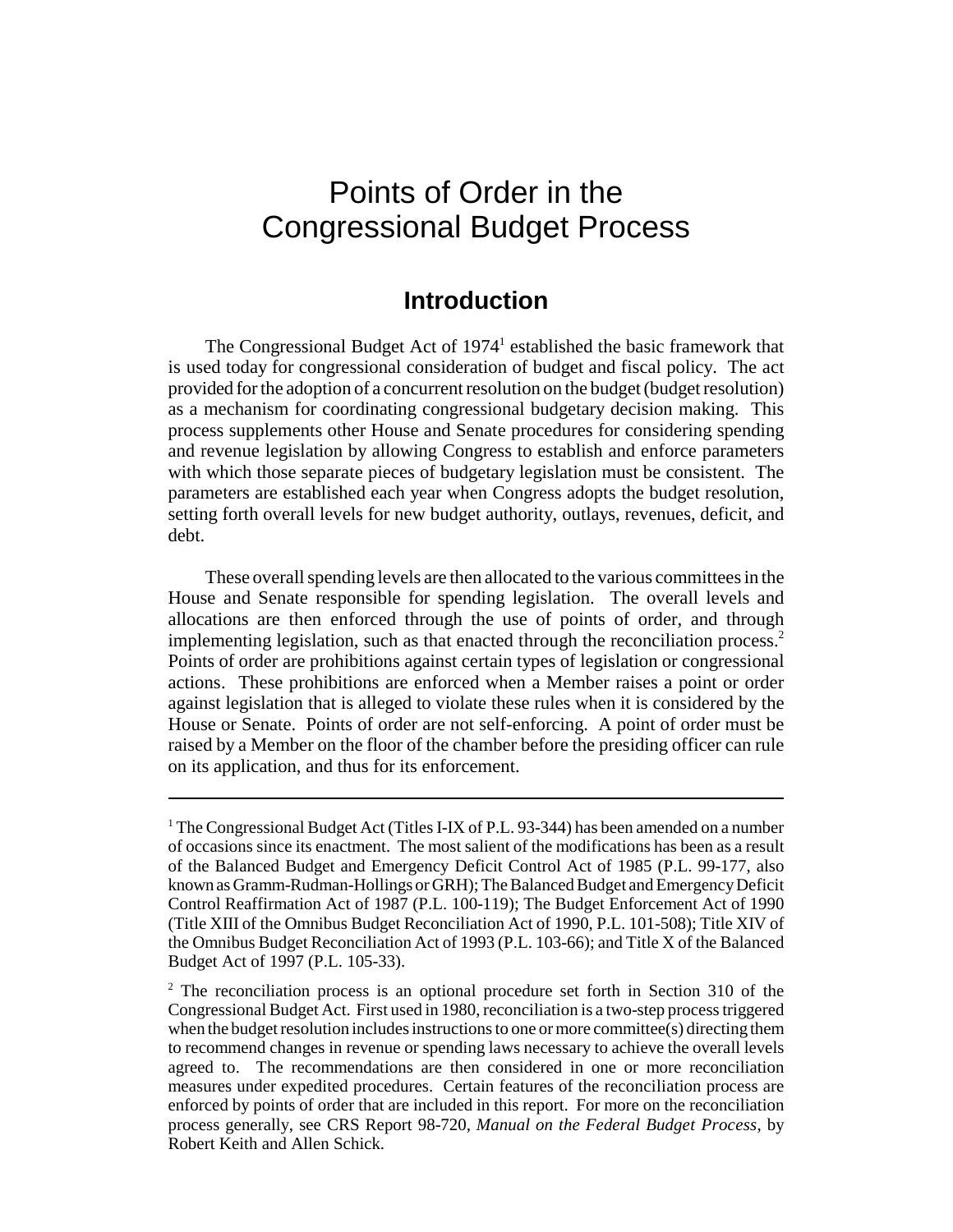Although the congressional budget process encompasses myriad procedures dealing with spending, revenue, and debt legislation, this paper focuses only on that portion of the process that stems from the Congressional Budget Act. The tables below list the points of order currently included in the Congressional Budget Act (**Table 1**), as well as related points of order established in the FY2006 budget resolution (**Table 2**), the 2004 budget resolution (**Table 3**), and the Budget Enforcement Act of 1990 (**Table 4**) that pertain to the consideration, contents, or implementation of the budget resolution.

Points of order are typically in the form of a provision stating that "it shall not be in order" for the House or Senate to take a specified action or consider certain legislation that is inconsistent with the requirements of the Budget Act. Other provisions of the act, formulated differently, establish various requirements or procedures, particularly concerning the contents and consideration of the budget resolution or reconciliation legislation. These provisions, however, are not typically enforced through points of order, and are not included here.<sup>3</sup>

As amended through the Balanced Budget Act of 1997, points of order in the Congressional Budget Act are permanent. None of the provisions listed in **Table 1** is scheduled to expire, although for some points of order the requirement for a threefifths waiver vote in the Senate is not permanent. For points of order identified in Section  $904(c)(2)$  the three-fifths requirement is currently scheduled to expire September 30, 2010.<sup>4</sup> In addition, several points of order have limited applicability or have been rendered moot by the expiration of limits they were intended to enforce.<sup>5</sup> The freestanding point of order protecting the Social Security trust fund in the House established in the Budget Enforcement Act (**Table 4**) is also permanent. However, other points of order established under recent budget resolutions have various sunset provisions or limited application (see **Table 2** for current examples).

<sup>&</sup>lt;sup>3</sup> For example, the prohibition against motions to recommit concurrent resolutions on the budget in the House under Section  $305(a)(2)$  of the act is typically not counted as a separate point of order. Likewise, the requirement under Section 308(a) of the act for reports on legislation to include cost estimates is not formulated as a point of order, although the House has deemed it necessary to formally waive the provision on occasion.

<sup>&</sup>lt;sup>4</sup> As originally provided in Title X of the Balanced Budget Act of 1997, the three-fifths requirement expired on Sept. 30, 2002. The Senate subsequently adopted S.Res. 304 on Oct. 16, 2002, renewing the three-fifths requirement for all of the points of order identified in Section  $904(c)(2)$  (except for Section  $302(f)(2)(B)$ ) through Apr. 15, 2003. The threefifths requirement was renewed through Sept. 30, 2008, under Section 503 of H.Con.Res. 95 (108<sup>th</sup> Congress), and extended through Sept. 30, 2010 under Section 403 of H.Con.Res. 95  $(109<sup>th</sup> Congress)$ .

<sup>&</sup>lt;sup>5</sup> The expiation of the provisions of the Balanced Budget and Emergency Deficit Control Act has rendered a number of points of order moot. For example, points of order provided in the Congressional Budget Act to allow the Senate to enforce discretionary spending limits (Section 312(b)) or maximum deficit amounts (Section 312(c)) have been rendered moot because no statute currently specifies such a limit or amount. Likewise, the expiration of procedures provided in Sections 251 and 252 of the Balanced Budget and Emergency Deficit Control Act rendered moot some of the provisions in H.Con.Res. 290 ( $106<sup>th</sup>$ Congress) related to exemption from certain procedural consequences for emergency spending.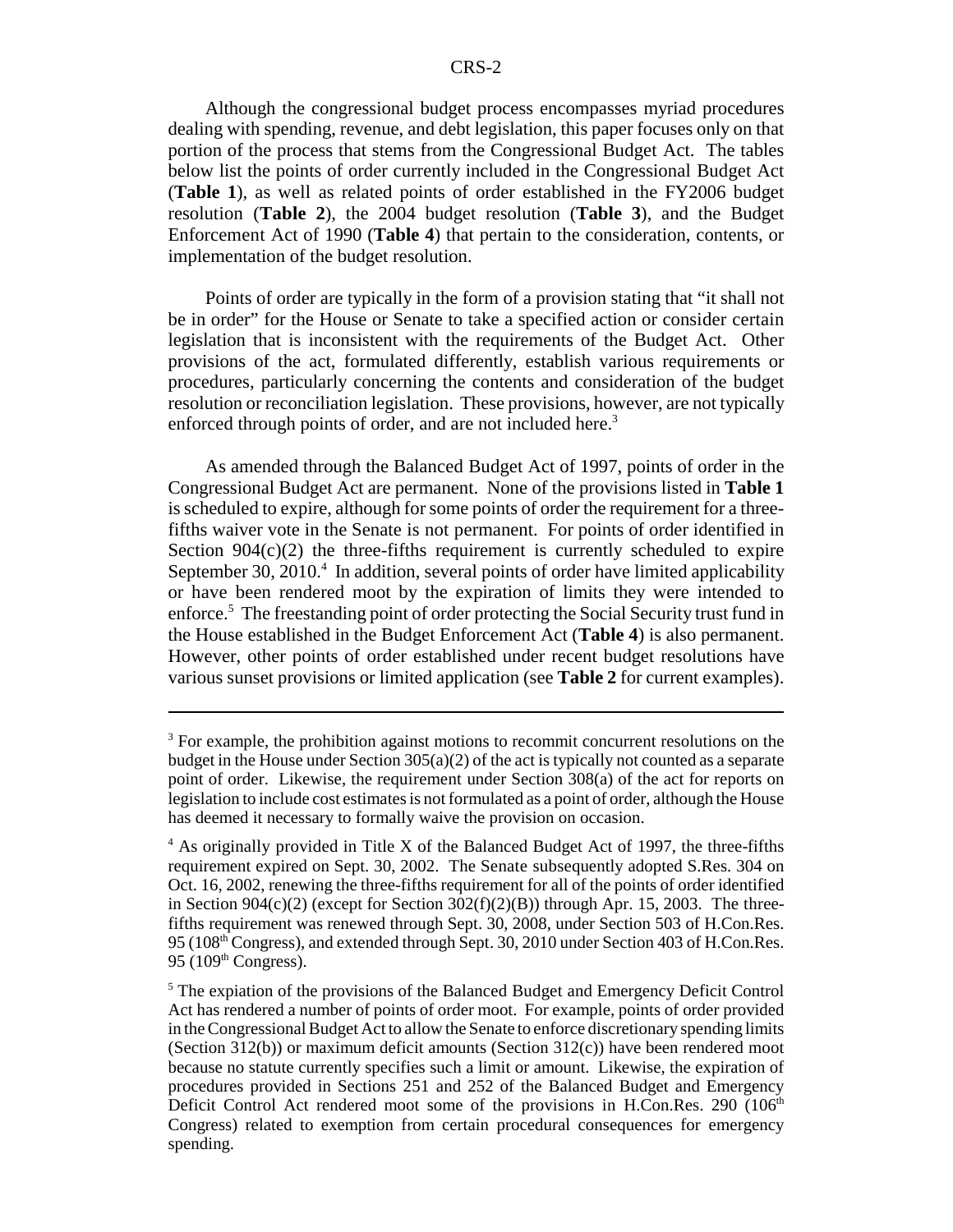### **Application of Points of Order**

Most points of order in the Budget Act apply to measures as a whole, as well as to motions, amendments, or conference reports to those measures. When a point of order is sustained against consideration of some matter, the effect is that the matter in question falls.

The application of points of order in the House is clarified in Section 315 of the Budget Act. This provision states that for cases in which a measure is considered pursuant to a special rule, a point of order which would ordinarily lie against a bill "as reported" would instead be considered to apply to the text made in order by the rule as original text for purposes of amendment. In this way, no point of order would be considered as applying (and no waiver would be required) if a substitute resolved the problem.

Similarly, the effect of a point of order in the Senate is clarified under Section 312(f) which provides that when a point of order against a measure is sustained, the measure is recommitted to the appropriate committee for any further consideration. This allows the Senate an opportunity to remedy the problem that caused the point of order. Section 312(d) is also designed to provide the Senate with the opportunity to remedy a problem that would provoke a point of order. This provision states that a point of order may not be raised against a measure, amendment, motion, or conference report while an amendment or motion that would remedy the problem is pending.

Section 312(e) clarifies that any point of order that would apply in the Senate against an amendment also applies against amendments between the Houses. Further, this section also states that the effect would "be the same as if the Senate had disagreed to the amendment." This would allow the Senate to keep the underlying measure pending, and thus retain the ability to resolve their differences with the House. This provision therefore means that any resolution of the differences between the House and Senate passed versions of a measure, whether it is in the form of a conference report or not, must adhere to the provisions of the Budget Act.

There are exceptions to the general principle of applying points of order to measures as a whole. The most salient is probably Section 313, the so-called Byrd Rule. This section applies to matter "contained in any title or provision" in a reconciliation bill or resolution (or conference report thereon), as well as any amendment or motion. If a point of order is sustained under this section, only the provision in question is stricken, or the amendment or motion falls.<sup>6</sup> Several of the points of order in the Senate established under recent budget resolutions (currently Sections 401 and 402 of H.Con.Res. 95 ( $109<sup>th</sup>$  Congress)) have been written so that they apply to individual provisions rather than the measure as a whole, in the manner provided in Section 313(e) of the Budget Act. The point of order against emergency spending designations (Section  $402(b)(5)$  of H.Con.Res. 95 (109<sup>th</sup> Congress)) further provides that, if sustained, the effect of this point of order is that a provision making

<sup>&</sup>lt;sup>6</sup> Section 313(d) provides a special procedure for further consideration of a measure should a point of order under this section be sustained against a provision in a conference report.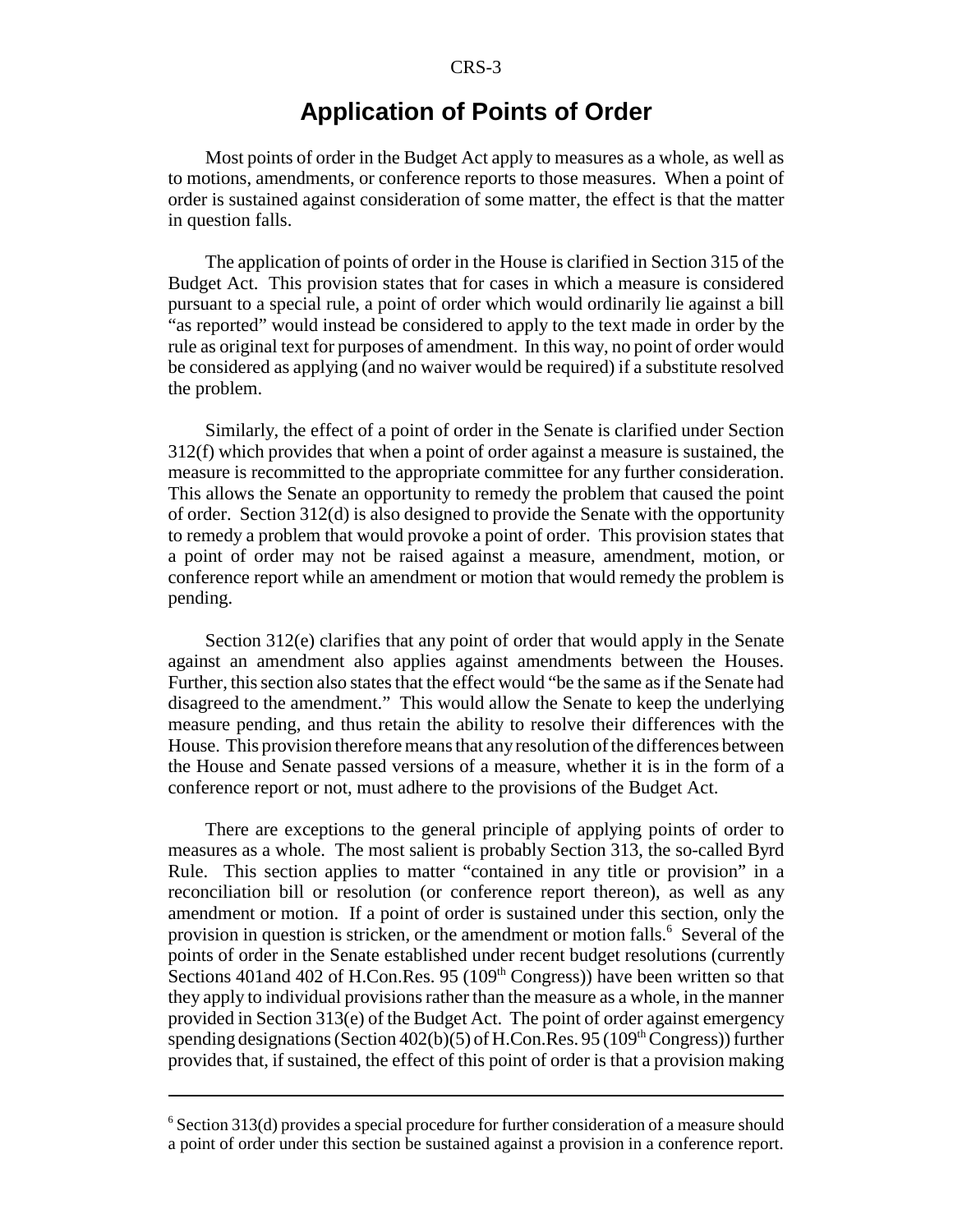an emergency designation shall be stricken, and may not be offered as an amendment from the floor.

## **Procedures for Waiving Points of Order**

The Congressional Budget Act sets forth certain procedures, under Section 904, for waiving points of order under the act. These waiver procedures apply in the Senate only. Under these procedures, a Senator may make a motion to waive the application of a point of order either preemptively before it can be raised, or after it is raised, but before the presiding officer rules on its merits.<sup>7</sup>

In the Senate, most points of order under the Budget Act may be waived by a vote of at least three-fifths of all Senators duly chosen and sworn (60 votes if there are no vacancies) (see **Table 1**). Three-fifths waivers were first established under the Balanced Budget and Emergency Deficit Control Act of 1985 although many have been extended and modified through the further changes in the budget process, and are currently scheduled to expire September 30,  $2010$ .<sup>8</sup> A three-fifths threshold has also been required for the Senate to waive the application of many of the points of order established in recent budget resolutions, such as the PAYGO point of order, established in H.Con.Res.  $95 \ (108<sup>th</sup> Congress)$ . As with other provisions of Senate rules, Budget Act points of order also may be waived by unanimous consent.

In the House, Budget Act points of order are typically waived by the adoption of "special rules" — simple resolutions reported from the House Rules Committee to provide for consideration of legislation by the House — although other means (such as unanimous consent or suspension of the rules) may also be used. A waiver may be used to protect a bill, specified provision(s) in a bill, or an amendment from a point of order that could be raised against it. Waivers may be granted for one or more amendments even if they are not granted for the underlying bill. The House may waive the application of one or more specific points of order, or they may include a "blanket waiver," that is, a waiver that would protect a bill, provision, or amendment from any point of order.

 $<sup>7</sup>$  In the case of points of order under Section 313 of the Budget Act (and by extension, under</sup> Sections 401 and 402 of H.Con.Res. 95 ( $109<sup>th</sup>$  Congress) as well), a single point of order may be raised against several provisions. The Presiding Officer may sustain the point of order "as to some or all of the provisions," and a motion to waive the point of order may, likewise, be made concerning some or all of the provisions against which the point of order was raised.

 $8$  As originally provided in Title X of the Balanced Budget Act of 1997, the three-fifths requirement expired on Sept. 30, 2002. The Senate subsequently adopted S.Res. 304 on Oct. 16, 2002, renewing the three-fifths requirement for all of the points of order identified in Section  $904(c)(2)$  (except for Section  $302(f)(2)(B)$ ) through Apr. 15, 2003. The threefifths requirement was renewed through Sept. 30, 2008, under Section 503 of H.Con.Res. 95 (108<sup>th</sup> Congress), and extended through Sept. 30, 2010 under Section 403 of H.Con.Res.  $95$  (109<sup>th</sup> Congress).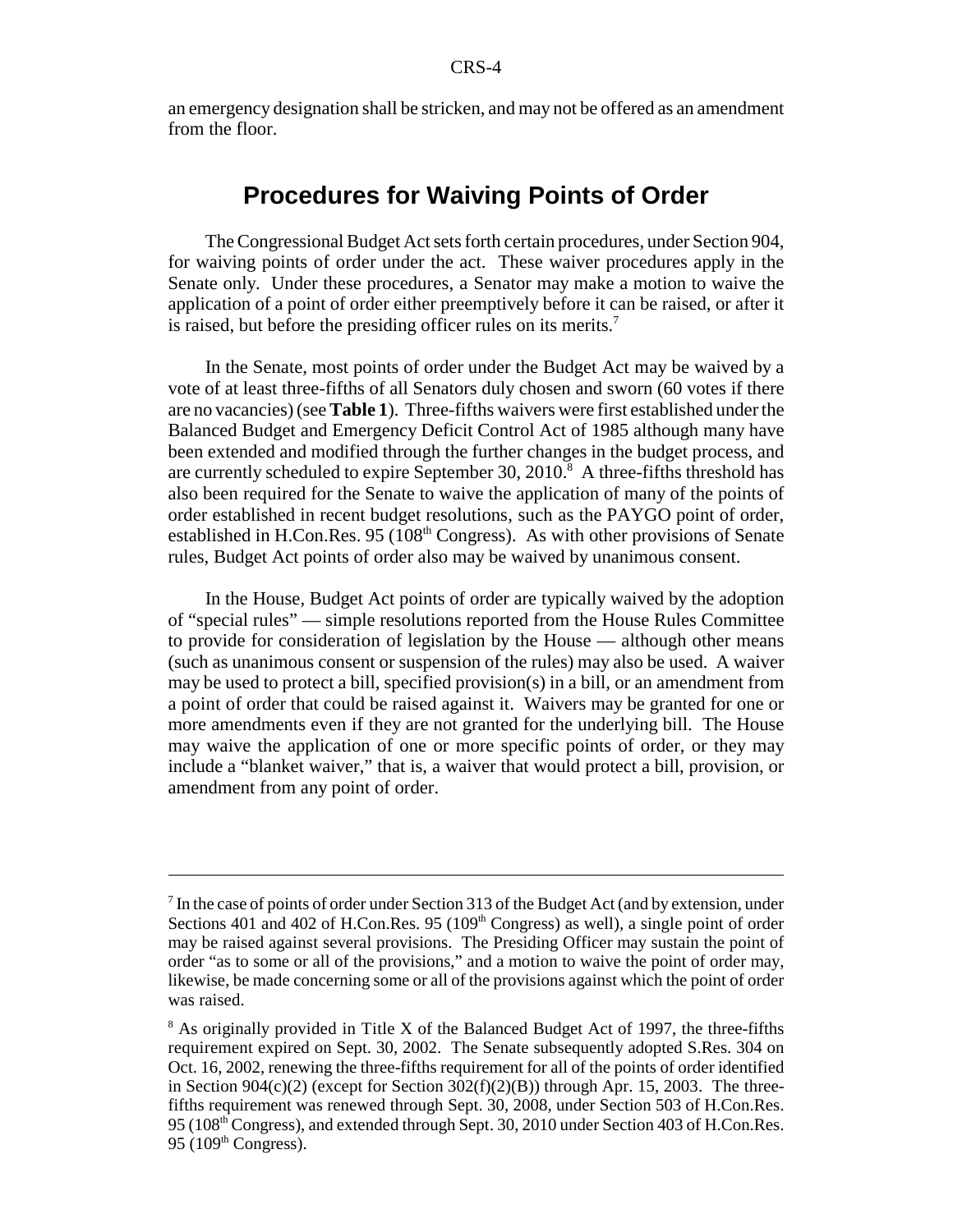#### **Table 1. Points of Order Under the Congressional Budget Act of 1974**

| <b>Section</b> | <b>Description</b>                                                                                                                                                                                                                                                                                                                                                                           | <b>Application</b>                                                                | <b>Senate</b><br><b>Waiver Vote</b> <sup>a</sup> |
|----------------|----------------------------------------------------------------------------------------------------------------------------------------------------------------------------------------------------------------------------------------------------------------------------------------------------------------------------------------------------------------------------------------------|-----------------------------------------------------------------------------------|--------------------------------------------------|
| 301(g)         | In the Senate, prohibits consideration<br>of a budget resolution using more<br>than one set of economic<br>assumptions.                                                                                                                                                                                                                                                                      | <b>Budget</b><br>resolution,<br>amendment,<br>or conference<br>report.            | Simple<br>majority                               |
| 301(i)         | In the Senate, prohibits consideration<br>of a budget resolution that would<br>decrease the Social Security surplus<br>in any fiscal year covered by the<br>resolution.                                                                                                                                                                                                                      | <b>Budget</b><br>resolution,<br>amendment,<br>motion, or<br>conference<br>report. | Three-fifths*                                    |
| 302(c)         | Prohibits the consideration of any<br>measure within the jurisdiction of the<br>House or Senate Appropriations<br>Committees that provides new budget<br>authority for a fiscal year until the<br>committee makes the suballocation<br>required by Section 302(b).                                                                                                                           | Bill, joint<br>resolution,<br>amendment,<br>motion, or<br>conference<br>report.   | Three-fifths*                                    |
| 302(f)(1)      | In the House, after action on a budget<br>resolution is completed, prohibits<br>consideration of legislation providing<br>new budget authority for any fiscal<br>year that would cause the applicable<br>allocation of new budget authority<br>made pursuant to Section $302(a)$ or<br>(b) for the first fiscal year or for the<br>total of all fiscal years to be<br>exceeded. <sup>b</sup> | Bill, joint<br>resolution,<br>amendment,<br>or conference<br>report.              | n/a                                              |
| 302(f)(2)(A)   | In the Senate, after a budget<br>resolution is agreed to, prohibits<br>consideration of legislation (from any<br>committee other than the<br>Appropriations Committee) that<br>would cause the applicable allocation<br>of new budget authority or outlays<br>made pursuant to Section $302(a)$ for<br>the first fiscal year or for the total of<br>all fiscal years to be exceeded.         | Bill, joint<br>resolution,<br>amendment,<br>motion, or<br>conference<br>report.   | Three-fifths*                                    |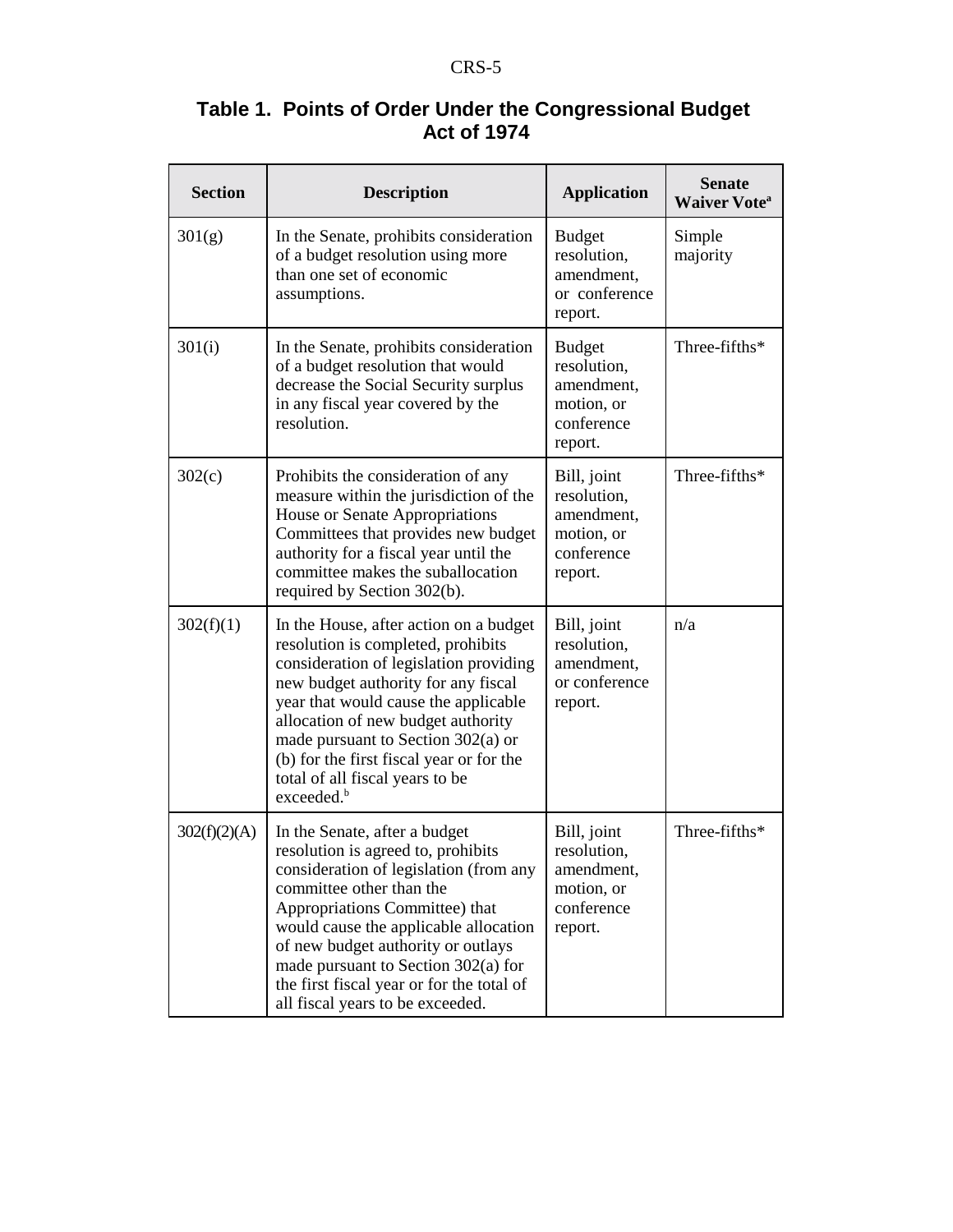| <b>Section</b> | <b>Description</b>                                                                                                                                                                                                                                                                                                                                                                                           | <b>Application</b>                                                                                        | <b>Senate</b><br><b>Waiver Vote</b> <sup>a</sup> |
|----------------|--------------------------------------------------------------------------------------------------------------------------------------------------------------------------------------------------------------------------------------------------------------------------------------------------------------------------------------------------------------------------------------------------------------|-----------------------------------------------------------------------------------------------------------|--------------------------------------------------|
| 302(f)(2)(B)   | In the Senate, after a budget<br>resolution has been agreed to,<br>prohibits consideration of legislation<br>from the Appropriations Committee<br>that would cause the applicable<br>suballocation of new budget<br>authority or outlays made pursuant to<br>Section 302(b) to be exceeded.                                                                                                                  | Bill, joint<br>resolution,<br>amendment,<br>motion, or<br>conference<br>report.                           | Three-fifths <sup>*c</sup>                       |
| 303(a)         | Prohibits consideration of legislation<br>providing new budget authority, an<br>increase or decrease in revenues, an<br>increase or decrease in the public<br>debt limit, new entitlement authority<br>(in the Senate only), or an increase or<br>decrease in outlays (in the Senate<br>only) for a fiscal year until a<br>concurrent resolution for that fiscal<br>year has been agreed to. <sup>b, d</sup> | Bill, joint<br>resolution,<br>amendment,<br>motion, or<br>conference<br>report.                           | Three-fifths* <sup>e</sup>                       |
| 303(c)         | In the Senate, prohibits consideration<br>of any appropriations measure until a<br>concurrent resolution for that fiscal<br>year has been agreed to, and an<br>allocation has been made to the<br>Committee on Appropriations under<br>Section $302(a)$ . <sup>d</sup>                                                                                                                                       | Bill, joint<br>resolution,<br>amendment of<br>conference<br>report.                                       | Three-fifths* <sup>e</sup>                       |
| 305(c)(4)      | In the Senate, prohibits consideration<br>of nongermane amendments to<br>amendments in disagreement to a<br>budget resolution (Section 310(e)<br>applies this prohibition to<br>amendments in disagreement to<br>reconciliation legislation as well).                                                                                                                                                        | Amendment<br>1n<br>disagreement<br>to a budget<br>resolution<br>(or to<br>reconciliation<br>legislation). | Three-fifths                                     |
| 305(d)         | In the Senate, prohibits a vote on a<br>budget resolution unless the figures<br>contained in the resolution are<br>mathematically consistent.                                                                                                                                                                                                                                                                | <b>Budget</b><br>resolution or<br>conference<br>report.                                                   | Simple<br>majority                               |
| 306            | Prohibits consideration of matters<br>within the jurisdiction of the House<br>or Senate Budget Committee except<br>when it is a measure reported by the<br>committee, or the committee is<br>discharged from further<br>consideration of the measure, or an<br>amendment to such a measure.                                                                                                                  | Bill,<br>resolution,<br>amendment,<br>motion, or<br>conference<br>report.                                 | Three-fifths                                     |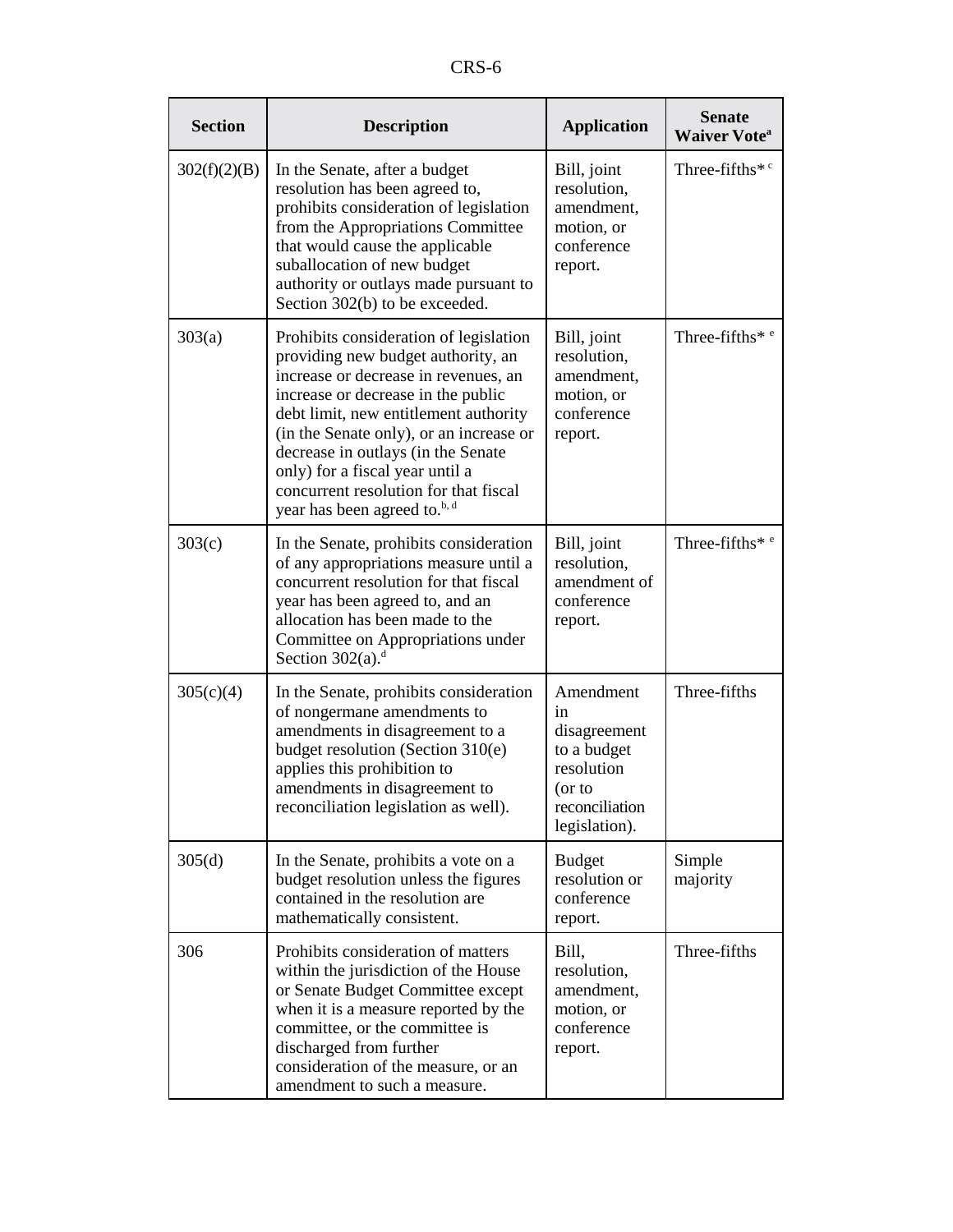| <b>Section</b> | <b>Description</b>                                                                                                                                                                                                                                                                                                                                  | <b>Application</b>                                                              | <b>Senate</b><br><b>Waiver Vote</b> <sup>a</sup> |
|----------------|-----------------------------------------------------------------------------------------------------------------------------------------------------------------------------------------------------------------------------------------------------------------------------------------------------------------------------------------------------|---------------------------------------------------------------------------------|--------------------------------------------------|
| 309            | In the House, prohibits consideration<br>of an adjournment resolution for<br>more than three calendar days during<br>July until the House has approved all<br>regular appropriations bills for the<br>upcoming fiscal year.                                                                                                                         | Resolution.                                                                     | n/a                                              |
| 310(d)         | Prohibits the consideration of<br>amendments to reconciliation<br>legislation that would increase the<br>deficit either by increasing outlays or<br>reducing revenues, except that in the<br>Senate a motion to strike a provision<br>shall always be in order.                                                                                     | Amendment.                                                                      | Three-fifths                                     |
| 310(e)         | In the Senate, prohibits consideration<br>of nongermane amendments to<br>reconciliation legislation or to<br>amendments in disagreement to<br>reconciliation (by reference to<br>Sections 305(b)(2) and 305(c)(4)). <sup>f</sup>                                                                                                                    | Amendment.                                                                      | Three-fifths                                     |
| 310(f)         | In the House, prohibits consideration<br>of an adjournment resolution of more<br>than three calendar days during July<br>until the House has completed action<br>on any required reconciliation<br>legislation.                                                                                                                                     | Resolution.                                                                     | n/a                                              |
| 310(g)         | Prohibits the consideration of<br>reconciliation legislation that<br>contains recommendations with<br>respect to Social Security.                                                                                                                                                                                                                   | Bill, joint<br>resolution,<br>amendment,<br>motion, or<br>conference<br>report. | Three-fifths*                                    |
| 311(a)(1)      | In the House, prohibits consideration<br>of legislation that would cause new<br>budget authority or outlays to exceed<br>or revenues to fall below the levels<br>set forth in the budget resolution for<br>the first fiscal year or for the total of<br>all fiscal years for which allocations<br>are made pursuant to Section 302<br>$(a).^{b, g}$ | Bill, joint<br>resolution,<br>amendment,<br>motion, or<br>conference<br>report. | n/a                                              |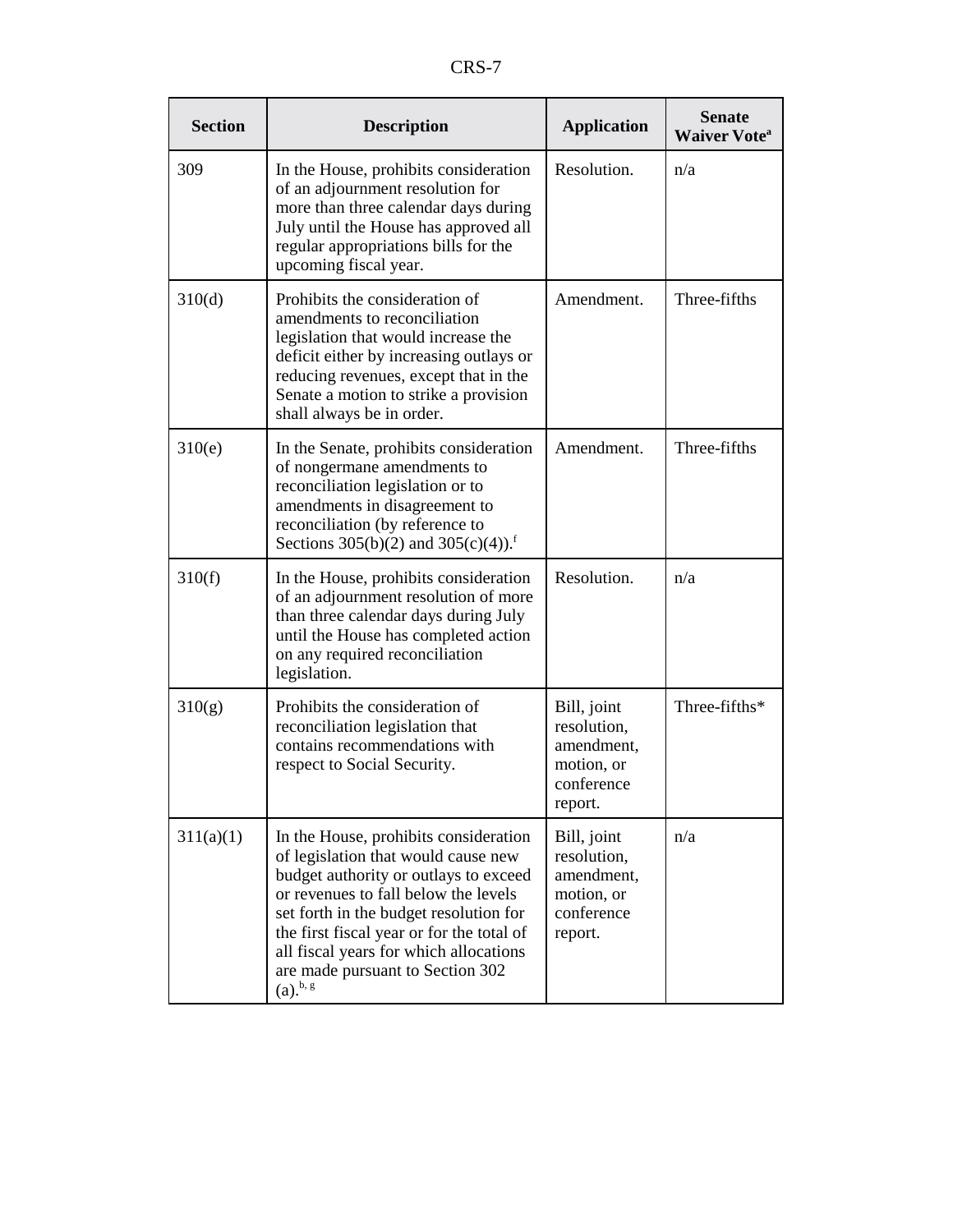| <b>Section</b> | <b>Description</b>                                                                                                                                                                                                                                                                                                                                                                                                        | <b>Application</b>                                                                                                           | <b>Senate</b><br><b>Waiver Vote</b> <sup>a</sup> |
|----------------|---------------------------------------------------------------------------------------------------------------------------------------------------------------------------------------------------------------------------------------------------------------------------------------------------------------------------------------------------------------------------------------------------------------------------|------------------------------------------------------------------------------------------------------------------------------|--------------------------------------------------|
| 311(a)(2)      | In the Senate, prohibits consideration<br>of legislation that would cause new<br>budget authority or outlays to exceed<br>the levels set forth in the budget<br>resolution for the first fiscal year, or<br>revenues to fall below the levels set<br>forth in the budget resolution for the<br>first fiscal year or for the total of all<br>fiscal years for which allocations are<br>made pursuant to Section $302(a)$ . | Bill, joint<br>resolution,<br>amendment,<br>motion, or<br>conference<br>report.                                              | Three-fifths*                                    |
| 311(a)(3)      | In the Senate, prohibits consideration<br>of legislation that would cause a<br>decrease in Social Security surpluses<br>or an increase in Social Security<br>deficits relative to the level set forth<br>in the budget resolution for the first<br>fiscal year or for the total of all fiscal<br>years for which allocations are made<br>pursuant to Section $302(a)$ .                                                   | Bill, joint<br>resolution,<br>amendment,<br>motion, or<br>conference<br>report.                                              | Three-fifths*                                    |
| 312(b)         | In the Senate, prohibits the<br>consideration of legislation that<br>would cause any of the discretionary<br>spending limits specified in Section<br>$251(c)$ of the Balanced Budget and<br>Emergency Deficit Control Act of<br>1985, as amended, to be exceeded. $h$                                                                                                                                                     | Bill, joint<br>resolution,<br>amendment,<br>motion, or<br>conference<br>report.                                              | Three-fifths*                                    |
| 312(c)         | In the Senate, prohibits consideration<br>of a budget resolution that provides<br>for a deficit in excess of the<br>maximum deficit amount specified in<br>the Balanced Budget and Emergency<br>Deficit Control Act of 1985, as<br>amended, for the first fiscal year set<br>forth in the resolution. <sup>1</sup>                                                                                                        | <b>Budget</b><br>resolution,<br>amendment,<br>or conference<br>report.                                                       | Three-fifths*                                    |
| 313            | In the Senate prohibits consideration<br>of extraneous provisions in<br>reconciliation legislation. <sup>j</sup>                                                                                                                                                                                                                                                                                                          | Reconciliation<br>bill or<br>resolution<br>(any title or<br>provision),<br>amendment,<br>motion, or<br>conference<br>report. | Three-fifths                                     |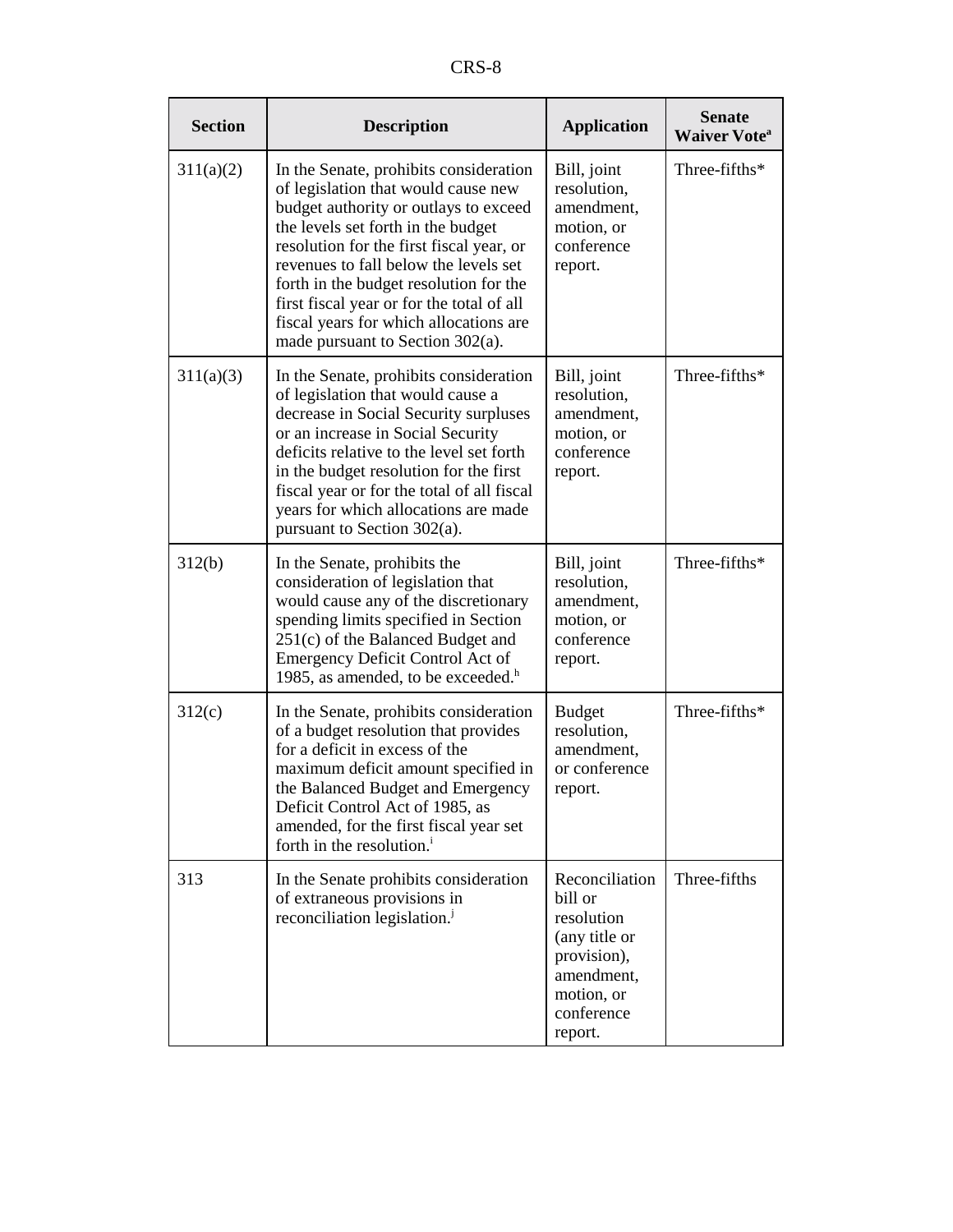| <b>Section</b> | <b>Description</b>                                                                                                                                                                                        | <b>Application</b>                                                              | <b>Senate</b><br><b>Waiver Vote</b> <sup>a</sup> |
|----------------|-----------------------------------------------------------------------------------------------------------------------------------------------------------------------------------------------------------|---------------------------------------------------------------------------------|--------------------------------------------------|
| 401(a)         | Prohibits consideration of legislation<br>providing new contract authority,<br>borrowing authority, or credit<br>authority not limited to amounts<br>provided in appropriations acts. <sup>k</sup>        | Bill, joint<br>resolution,<br>amendment,<br>motion, or<br>conference<br>report. | Simple<br>majority                               |
| 401(b)         | Prohibits consideration of legislation<br>providing new entitlement authority<br>that is to become effective during the<br>current fiscal year. <sup>j</sup>                                              | Bill, joint<br>resolution,<br>amendment,<br>motion, or<br>conference<br>report. | Simple<br>majority                               |
| 425(a)(1)      | Prohibits consideration of legislation<br>reported by a committee unless the<br>committee has published a statement<br>by CBO on the direct costs.                                                        | Bill, joint<br>resolution.                                                      | Three-fifths* <sup>e</sup>                       |
| 425(a)(2)      | Prohibits consideration of legislation<br>that would increase the direct costs<br>of federal intergovernmental<br>mandates by an amount greater than<br>the thresholds specified in Section<br>$424(a)$ . | Bill, joint<br>resolution,<br>amendment,<br>motion, or<br>conference<br>report. | Three-fifths <sup>*e</sup>                       |
| 426            | In the House, prohibits consideration<br>of a rule or order that would waive<br>the application of Section 425.                                                                                           | Resolution,<br>rule, order.                                                     | n/a                                              |

- a. This column indicates the type of Senate vote (as provided under Section 904 of the Congressional Budget Act) necessary to approve a motion to waive the point of order listed. The term "simple majority" means that the provision may be waived by a majority vote of the Members voting, a quorum being present. The term "three-fifths" means that a motion to waive the provision must be approved by three-fifths of the Members "duly chosen and sworn." For those provisions, which are marked with an asterisk (\*), the three-fifths requirement is scheduled to expire on September 30, 2010, (as identified under Section 904(e) and extended under H.Con.Res. 95 ( $109<sup>th</sup>$  Congress)), reverting to simple majority after that time. The same voting requirement (either simple majority or three-fifths) would also apply to a vote to appeal a ruling of the chair connected with a point of order. The term "n/a" is used for those provisions that apply in the House only.
- b. Section 302(g) of the Congressional Budget Act (known as the Pay-As-You-Go exception) provides that Sections 301(f)(1), 303(a) (after April 15), and 311(a) shall not apply in the House to legislation (bill, joint resolution, amendment, or conference report) if for each fiscal year covered by the most recently agreed to budget resolution such legislation would not increase the deficit if added to other changes in revenues or direct spending provided in the budget resolution pursuant to pay-as-you-go procedures included under Section 301(b)(8).
- c. The requirement for a three-fifths majority to waive the point of order under Section  $302(f)(2)(B)$ expired on September 30, 2002, as provided in Section 904(e) of the Budget Act, but was reestablished in H.Con.Res. 95 (108<sup>th</sup> Congress), and extended through September 30, 2010 in H.Con.Res. 95 (109<sup>th</sup> Congress). See also footnote 4 in the text of this report.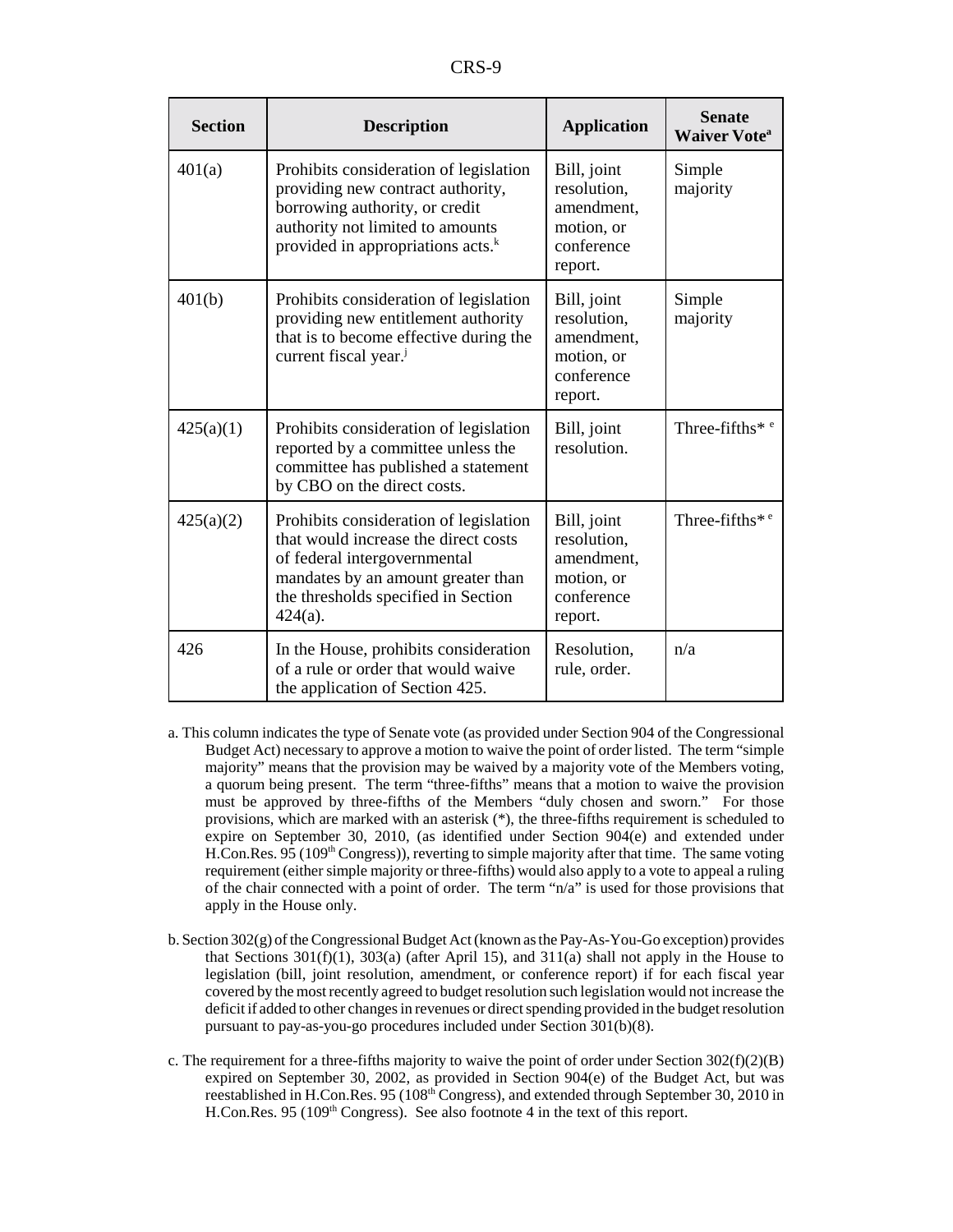- d. Section 303(b) sets forth exceptions to the prohibitions under 303(a). In the House, the point of order does not apply to (1) advance discretionary new budget authority that first become available for the first or second fiscal year after the first fiscal year covered in a budget resolution; (2) revenue legislation that is to first become effective after the first fiscal year covered in a budget resolution; (3) general appropriations bills after May 15; or (4) any bill or joint resolution unless it is reported by a committee (see also table note  $\overline{b}$  above for an additional exception to  $303(a)$  provided under Section  $302(g)$ ). In the Senate, the point of order does not apply to advance appropriations for the first or second fiscal year after the first fiscal year covered in a budget resolution. The application of this point of order to appropriations bills in the Senate is provided specifically under Section  $303(c)$ , which requires an allocation be made to the Senate Appropriations Committee under Section 302(a) as well as agreement on a budget resolution. Section 403(b) of H.Con.Res. 95 ( $109<sup>th</sup>$  Congress) provides that, notwithstanding the language in Section 303, the year covered by the budget resolution shall be construed as the upcoming fiscal year only.
- e. The points of order under Sections  $303(a)$ ,  $303(c)$ ,  $425(a)$ , and  $425(b)$  were made subject to the three-fifths threshold in Section 403(b) of H.Con.Res. 95 (109<sup>th</sup> Congress). This voting requirement does not apply to waivers of points of order made against legislation reported pursuant to reconciliation instructions.
- f. Section 204(g) of H.Con.Res. 290 (106<sup>th</sup> Congress) provides that for purposes of interpreting Section  $305(b)(2)$  of the Budget Act, an amendment is not germane if it contains predominately precatory language (e.g., Sense of the Senate provisions).
- g. Section 311(c) provides that 311(a) shall not apply in the House to legislation that would not cause a committee's spending allocation under 302(a) to be exceeded.
- h. Section 251(c) of the Balanced Budget and Emergency Deficit Control Act of 1985, as amended, does not specify discretionary spending limits beyond FY2002.
- i. Currently no maximum deficit amounts are specified under the Balanced Budget and Emergency Deficit Control Act of 1985, as amended.
- j. For more information on this provision (known as the "Byrd Rule"), see CRS Report RL30862, *Budget Reconciliation Procedures: The Senate's "Byrd Rule,"* by Robert Keith.
- k. Section 401(d) provides that Sections 401(a) and 401(b) shall not apply to new spending authority described in those sections that flow from (1) a trust fund established under the Social Security Act or any other trust fund for which 90% or more of its expenditures are supported by dedicated revenues; (2) certain wholly owned or mixed ownership government corporations; or (3) gifts or bequests made to the United States for a specific purpose.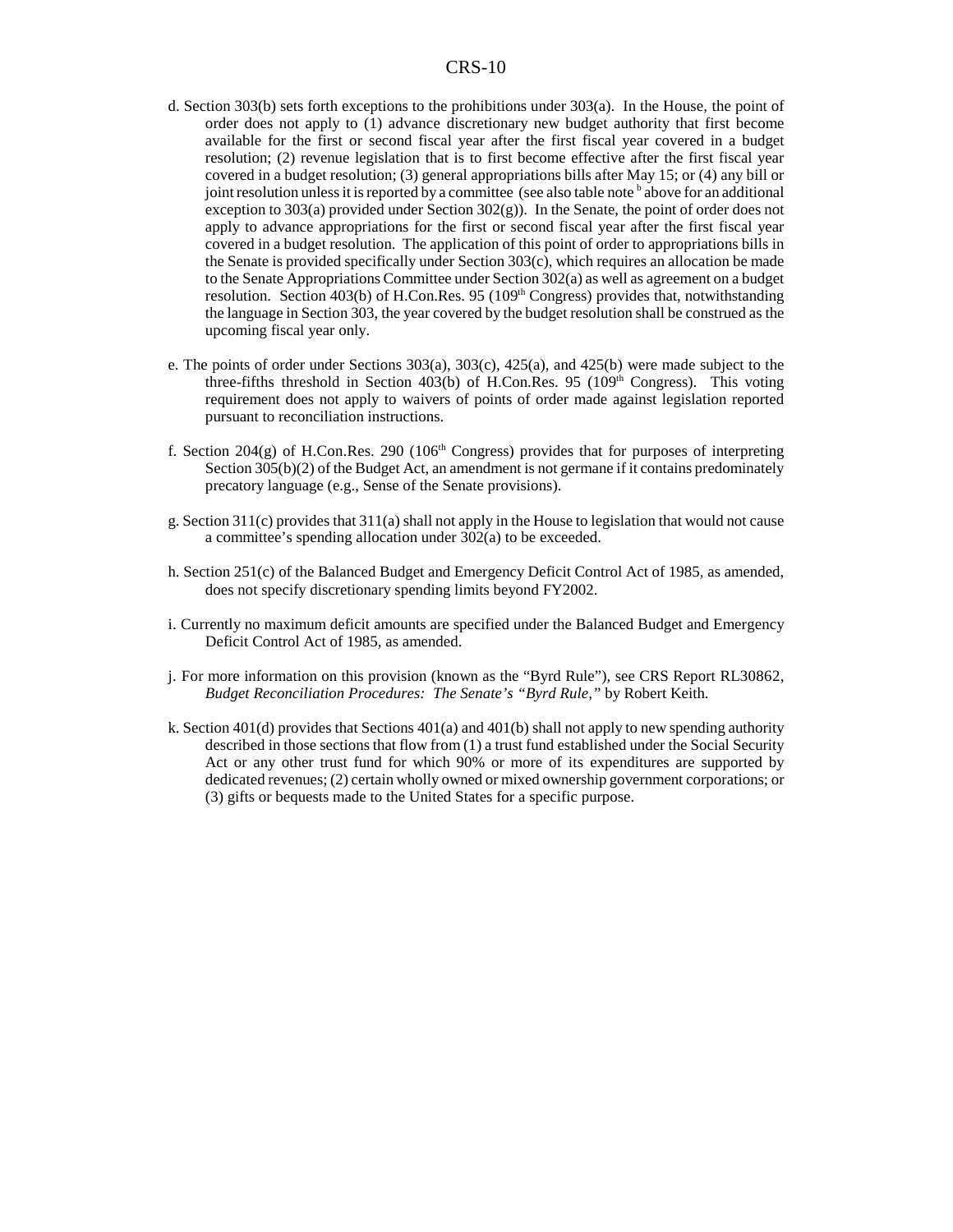| <b>Section</b> | <b>Description</b>                                                                                                                                                                                                                                                                                                                                                                                                                                                                                                                                                                | <b>Application</b>                                                              | <b>Senate</b><br><b>Waiver</b><br>Vote <sup>a</sup> |
|----------------|-----------------------------------------------------------------------------------------------------------------------------------------------------------------------------------------------------------------------------------------------------------------------------------------------------------------------------------------------------------------------------------------------------------------------------------------------------------------------------------------------------------------------------------------------------------------------------------|---------------------------------------------------------------------------------|-----------------------------------------------------|
| 401(b)         | In the Senate, prohibits the consideration<br>of advance appropriations, except as<br>specified in this budget resolution. <sup>b</sup>                                                                                                                                                                                                                                                                                                                                                                                                                                           | Bill,<br>resolution,<br>amendment,<br>motion, or<br>conference<br>report.       | Three-fifths                                        |
| 402(b)(5)      | In the Senate, prohibits consideration of<br>provisions that include an emergency<br>designation as allowed under Section<br>$402(b)(2)$ of this budget resolution to<br>provide for exemption in the Senate<br>from budget enforcement mechanisms<br>under Sections 302 and 311 of the<br>Congressional Budget Act of 1974,<br>Section 404 of this budget resolution<br>and Section 505 of H.Con.Res. 95 (108th<br>Congress (except for discretionary<br>appropriations for defense and overseas<br>contingency operations related to the<br>global war on terror). <sup>c</sup> | Bill,<br>resolution,<br>amendment,<br>motion, or<br>conference<br>report.       | Three-fifths                                        |
| 404(c)         | In the Senate, prohibits the consideration<br>of a measure or provisions that would<br>exceed any of the discretionary limits<br>(FY2007-FY2008) specified in this<br>section.                                                                                                                                                                                                                                                                                                                                                                                                    | Bill.<br>resolution,<br>amendment,<br>motion, or<br>conference<br>report.       | Three-fifths                                        |
| 407(b)         | In the Senate, prohibits the consideration<br>of a measure that would cause a net<br>increase on direct spending in excess of<br>\$5 billion in any of the four 10-year<br>periods beginning in 2016 through<br>$2055.^d$                                                                                                                                                                                                                                                                                                                                                         | Bill, joint<br>resolution,<br>amendment,<br>motion, or<br>conference<br>report. | Three-fifths                                        |

#### **Table 2. Points of Order Under H.Con.Res. 95 (109th Congress) (Budget Resolution for FY2006)**

- a. This column indicates the type of Senate vote necessary to approve a motion to waive the point of order listed. The term "three-fifths" means that a motion to waive the provision must be approved by three-fifths of the Members "duly chosen and sworn." The same voting requirement would also apply to a vote to appeal a ruling of the chair connected with the point of order.
- b. This section limits the consideration in the Senate of advance appropriations, except that advance appropriations may be provided for FY2007-FY2008 for those accounts specified in the joint explanatory statement of the conference report for this budget resolution (H.Rept. 109-62) in an aggregate amount not to exceed \$23.158 billion. Section 401(a) establishes a similar limit for the House, but does not establish a point of order to enforce that limit.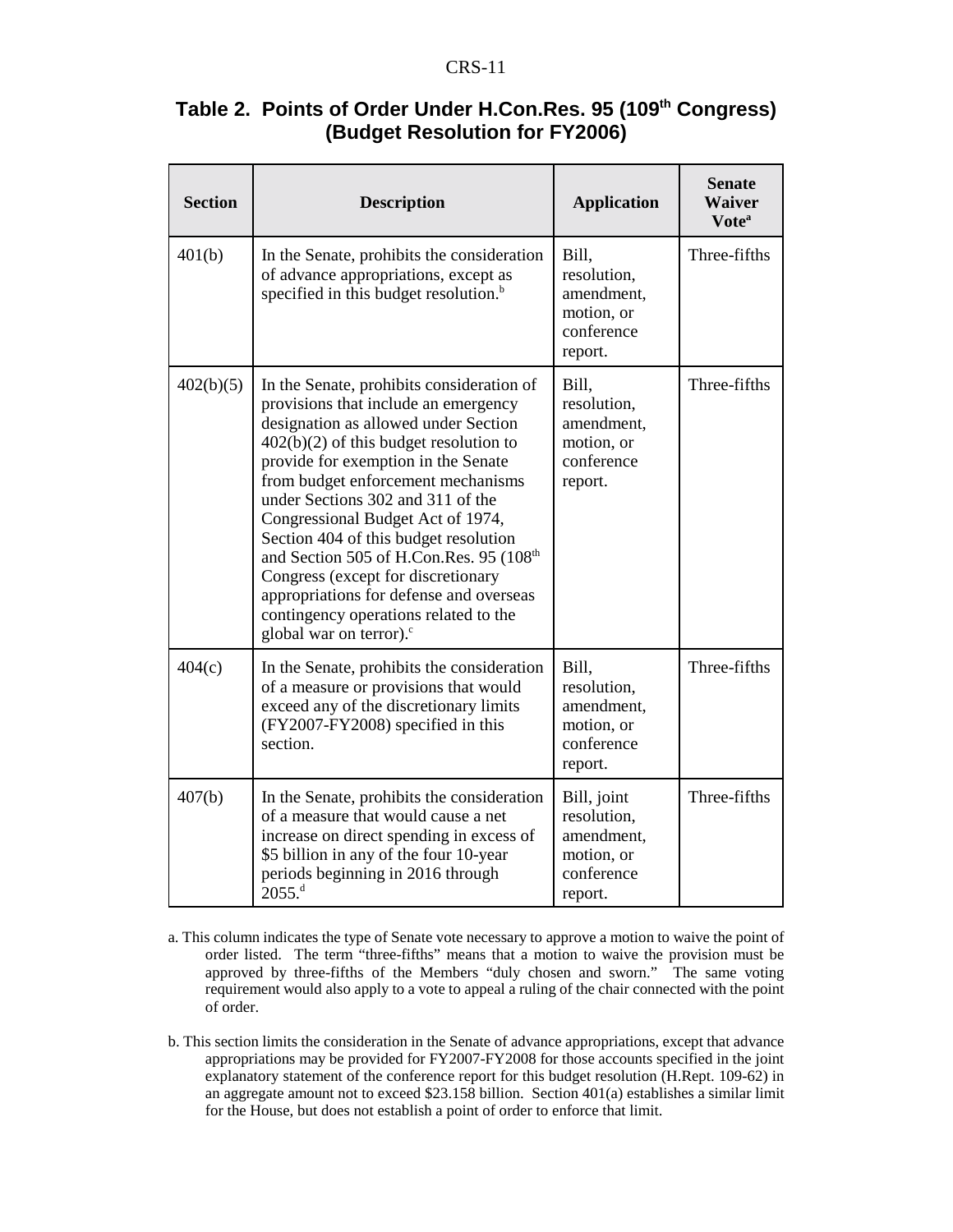c. This section concerns the use of emergency designations, but does not establish any point of order against the spending itself. It also requires committees reporting legislation that includes provisions designated as emergency to include in the accompanying written report a justification for the designation. Section  $402(a)$  provides for the use of emergency designations to exempt in the House provisions so designated from budget enforcement mechanisms under Sections 302, 303, 311, and 401 of the Congressional Budget Act. This provision also provides an exemption for supplemental appropriations for FY2005 and FY2006 for contingency operations related to the global war on terrorism. The section does not, however, establish a point of order similar to that of the Senate to enforce or limit the use of such a designation. The point of order in the Senate supercedes earlier, similar points of order provided in H.Con.Res. 68 and H.Con.Res. 290 (both  $106<sup>th</sup>$  Congress), H.Con.Res. 95 (108<sup>th</sup> Congress, and Section 14007(b)(2) of P.L. 108-287. No expiration date was provided for these earlier points of order. The procedures in Sections 251 and 252 of the Balanced Budget and Emergency Deficit Control Act of 1985, as amended, however, as cited in the emergency spending provisions in the  $106<sup>th</sup>$ Congress, expired on September 30, 2002, so the exemption from procedural consequence provided by an emergency designation no longer has the same application. No expiration date is provided for the current point of order. The exemption for overseas contingency operations related to the global war on terrorism is limited to \$50 billion for FY2006.

d. This point of order does not apply to any legislation reported pursuant to reconciliation instructions.

#### **Table 3. Point of Order Under H.Con.Res. 95 (108th Congress) (Budget Resolution for FY2004)**

| <b>Section</b> | <b>Description</b>                                                                                                                                                                                                                                                                                                                                                                                                                                                                              | <b>Application</b>                                                              | <b>Senate</b><br><b>Waiver Vote</b> <sup>a</sup> |
|----------------|-------------------------------------------------------------------------------------------------------------------------------------------------------------------------------------------------------------------------------------------------------------------------------------------------------------------------------------------------------------------------------------------------------------------------------------------------------------------------------------------------|---------------------------------------------------------------------------------|--------------------------------------------------|
| 505(a)         | In the Senate, prohibits consideration<br>of any direct spending or revenue<br>legislation that would increase or cause<br>an on-budget deficit for the first fiscal<br>year covered by the most recently<br>adopted budget resolution, the period<br>of the first five fiscal years covered by<br>the most recently adopted budget<br>resolution, or the five fiscal years<br>following the first five fiscal years<br>covered by the most recently adopted<br>budget resolution. <sup>b</sup> | Bill, joint<br>resolution,<br>amendment,<br>motion, or<br>conference<br>report. | Three-fifths                                     |

- a. This column indicates the type of Senate vote necessary to approve a motion to waive the point of order listed. The term "three-fifths" means that a motion to waive the provision must be approved by three-fifths of the Members "duly chosen and sworn." The same voting requirement would also apply to a vote to appeal a ruling of the chair connected with the point of order.
- b. Estimates used for enforcing this point of order are measured against the surplus or deficit specified in the most recently adopted budget resolution. The operation of this point of order is more fully explained in CRS Report RL31943, *Budget Enforcement Procedures: Senate's Pay-As-You-Go (PAYGO) Rule*, by Bill Heniff, Jr. This point of order supercedes earlier, similar points of order provided in H.Con.Res.  $67 (104<sup>th</sup> Congress)$  and H.Con.Res.  $68 (106<sup>th</sup> Congress)$ . The application of the current point of order is scheduled to expire on September 30, 2008 (under Section 505(e) of this budget resolution).